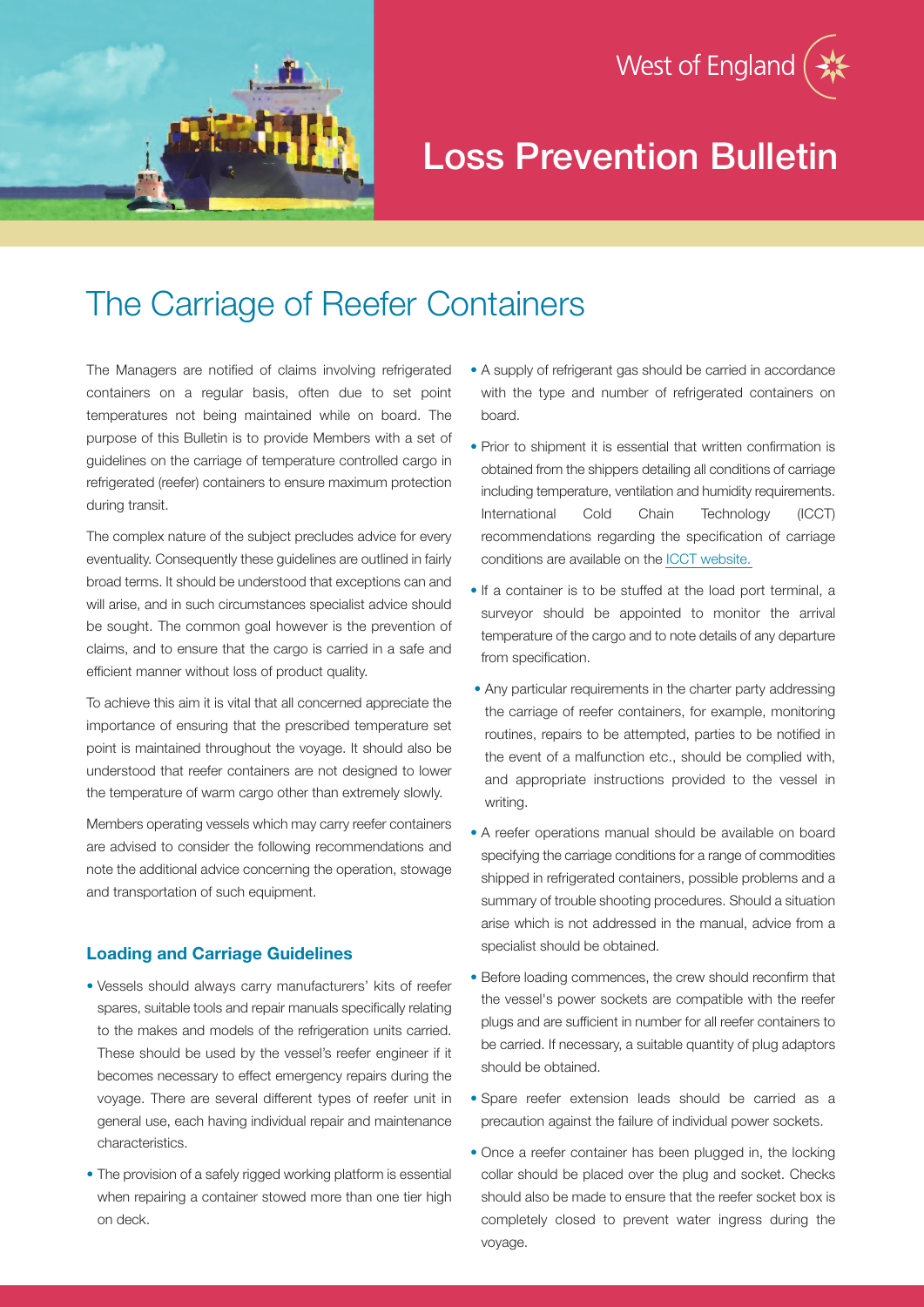

- After a reefer container has been loaded, plugged in and the power has been switched on, a suitably experienced crewmember should confirm that the unit is running and that the temperature is proceeding towards the set point. If a container will not run, some basic checks should be carried out. For example, the power switches on the control panel or the main breakers inside the control panel may have been switched off. If the container still refuses to start after it has been checked by the vessel's reefer engineer, shore assistance should be obtained. If this is also unsuccessful, the container should be sent back to the terminal.
- Many reefer container cargo claims have arisen due to confusion between the Fahrenheit and Celsius temperature scales, and also between positive (+) and negative (-) temperatures. Great care should be exercised to ensure that the set point temperature has been adjusted correctly as soon as the container has been placed on board. Any discrepancy between the actual temperature settings and cargo carriage instructions should be reported immediately.
- At sea, reefer containers should be inspected at intervals not exceeding six hours. The time of such inspections together with the delivery and return air temperatures should be recorded on each occasion. Details of any problems should be documented in an appropriate logbook. Alternatively, automatic logging systems may transmit signals via power cables to a central point. Such systems should be checked for error messages on a regular basis.

# **Reefer Containers**

A reefer container is designed to maintain the pulp temperature of the cargo as at the time of stuffing. Although the container machinery may, over a period of time, reduce the temperature of warm cargo delivered above its prescribed temperature, this is not the primary function of a reefer container.

If the pulp temperature of the cargo exceeds the set point temperature specified by the shippers, the warm goods will



Container supply and return air temperatures for a frozen product loaded when warm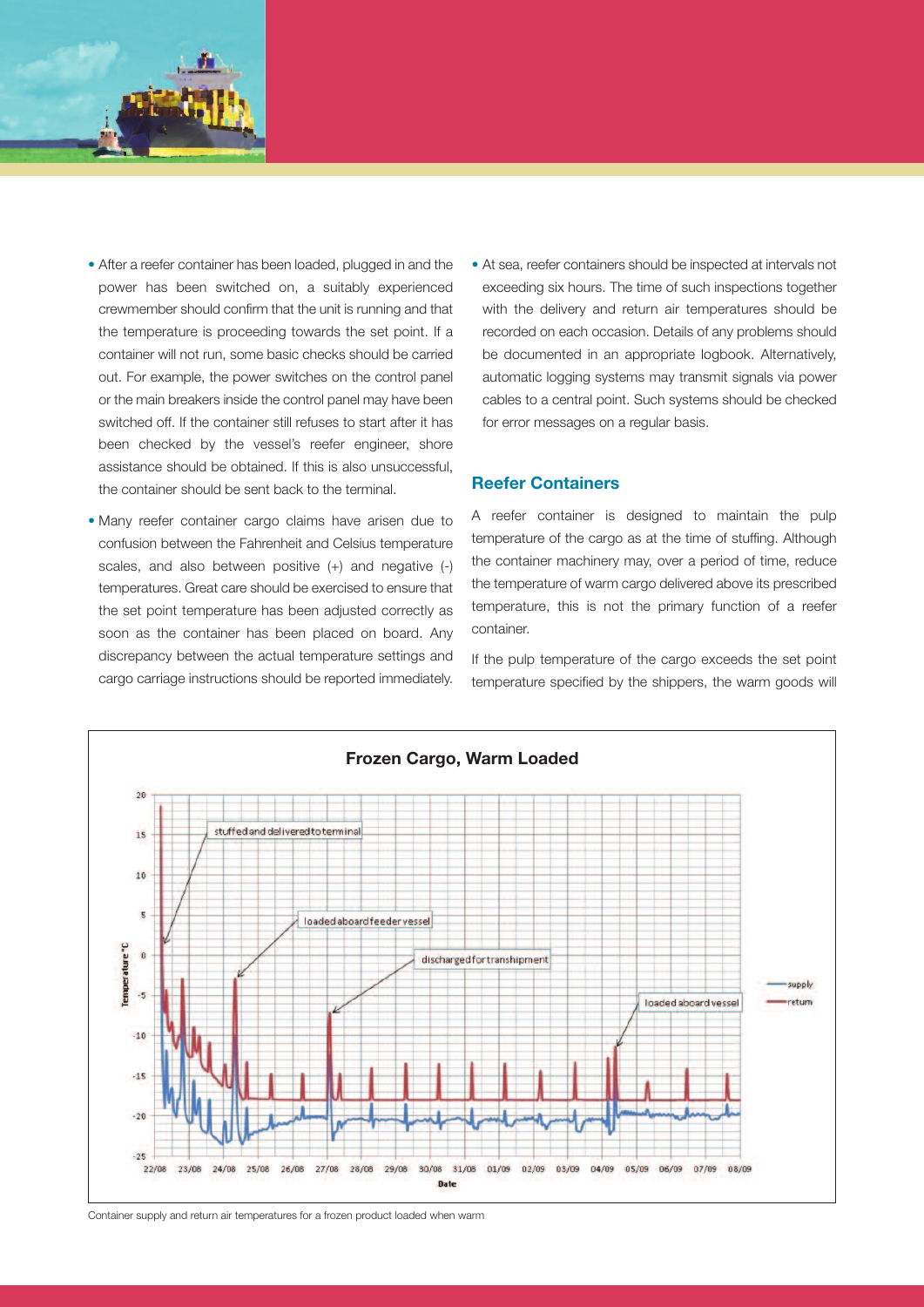cause the temperature of the delivery air to rise very rapidly when passing up and through the cargo. The return air may eventually reach a temperature level whereby the refrigeration machinery cannot cool it down sufficiently prior to re-circulating it as delivery air. In such an event, the control panel may show a delivery temperature higher than that of the temperature control setting. The delivery/return air differential will in most cases narrow as the continuous circulation of air, being cooler than the cargo, brings the cargo temperature down towards the desired level. Any rise in return air temperature will be halted as the refrigeration unit begins to run in standard operational mode.

The example on the previous page shows a frozen product loaded when warm. The cargo temperature at the time of loading was around -5°C. The exterior of the cargo reached the set point of -18°C shortly after it was loaded, but the core of the stow did not reach the set point until over 3 days later.

In cases where the stuffing temperature is higher than the

prescribed set point temperature, the refrigeration unit will cool down the surface layer of the cargo relatively quickly, often within days, but the centre of the stow will not reach the desired temperature for a considerable period of time. The temperature of frozen goods stuffed into a refrigerated container should not, in general, deviate by more than 3°C (5°F) from the specified set point temperature. Chilled cargo (excluding bananas) should not deviate by more than 0.4°C (1°F). However, this does not mean that such deviations are acceptable given that the objective is to receive and deliver the cargo at the carriage set point temperature.

# **Temperature and Defrosting**

During the operation of a refrigeration unit, a layer of ice will form on the evaporator coils depending on the set point temperature, the temperature of the cargo, the amount of fresh air ventilation and the cargo humidity. Periodically the unit will enter a phase where heat is produced by a series of electrical



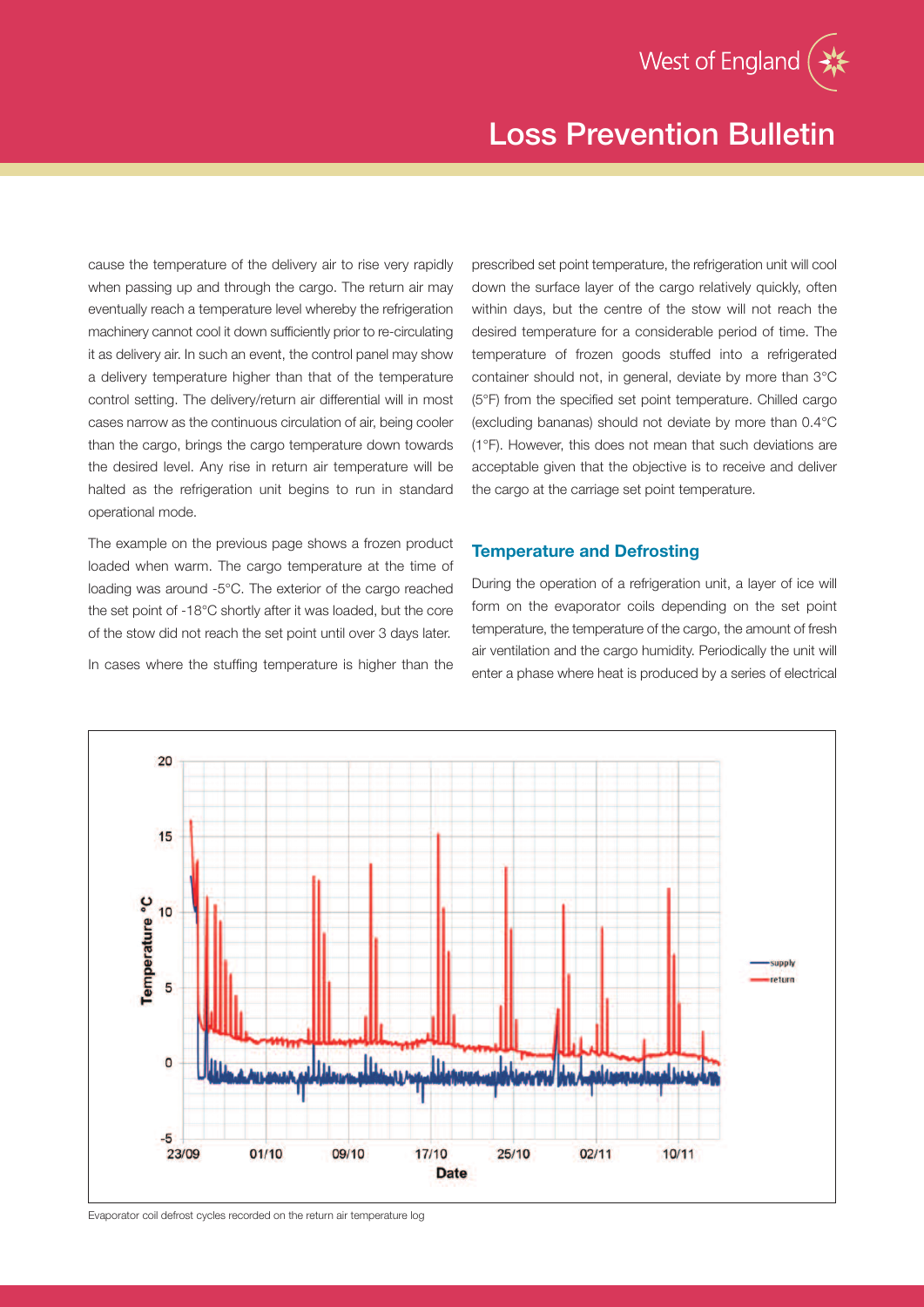

heater elements or by the injection of hot gas into the evaporator coil, allowing defrosting to take place. All fans turn off automatically at such times to prevent heat from entering the cargo compartment.

However, since the return air temperature sensor is located close to the refrigeration machinery, some of this temperature rise will be recorded. Therefore, unless suppressed by the data recorder software, the temperature record will display periodic temperature increases coinciding with the defrost periods. Sometimes, if the defrost period is short, the hourly temperature readings and the defrost periods may go in and out of phase. This is illustrated on the previous page.

It is important to note that these increases have no immediate effect on the actual temperature of the cargo and are not an indication of an unstable refrigeration unit. Electronic data loggers usually indicate the timing and duration of defrost periods in addition to temperatures.

If, as described in the previous section, a warm cargo exceeding the specified set point temperature is loaded into a container, the refrigeration unit will start to lower the cargo temperature towards the correct level automatically. If the cargo has defrosted, the refrigeration unit will try to cool the cargo but will continually defrost.

In addition to the cargo set point and the delivery and return air temperatures, the temperature control system provides detailed information about system problems in the form of fault codes. Container temperature recording systems do not usually record the temperature of the cargo, only air temperature, but cargo temperature may be recorded by United States Department of Agriculture (USDA) probes fitted in order to comply with the USDA Cold Treatment [Programme](http://www.ams.usda.gov/AMSv1.0/ams.fetchTemplateData.do?template=TemplateD&leftNav=AgriculturalTransportation&page=ATFAQColdTreatmentProgram&description=Cold+Treatment+Program) forthe carriage of fruit. Cargo temperature may also be approximated by data loggers placed within the stow by the shippers.

Should a refrigeration unit fail, the temperature display and the data logger will show a gradual but steady rise in temperature to the point where the ambient temperature is eventually reached. Again, the sensor will only register the air temperature, not the temperature of the cargo. However, the cargo will be reasonably well protected from the influences of the external air temperature by the surrounding insulation.

There are many other situations where the air temperature

records may not necessarily represent the actual temperature or condition of the cargo. These examples simply illustrate that firm conclusions cannot be drawn from the air temperature tracking pattern alone.

#### **Equipment**

The most common type of refrigerated container is 40 ft long by 9 ft 6 ins high "high cube" fitted with a picture frame integral reefer machinery unit bolted to the front. Such containers are often known as "integrals". 20 ft integrals are also in use but tend to be 8 ft 6 ins high. Reefers containers without a picture frame have been introduced where the reefer machinery has been incorporated into the front of the unit. Reefers of this type are known as "integrated" containers.

The insulation fitted to reefer containers is made from polyurethane foam. The insulation ages and becomes more thermally conductive over time, meaning that older containers tend to warm up more quickly when the power is turned off and consume slightly more power when operating.

### **Pre-Trip Inspection (PTI)**

Prior to delivery to a shipper, a reefer container should undergo a Pre-Trip Inspection (PTI) arranged by the carrier or his local agent. This involves the refrigeration machinery being run and tested by a specialist engineer, usually within the port area. A PTI usually consists of two parts; a visual inspection regarding the structural integrity of the container and refrigeration machinery, and a series of electronic checks triggered by pressing the reefer machinery PTI button which results in a pass or fail. A fail may indicate that the unit is malfunctioning or that parts need to be replaced, requiring the attendance of a qualified refrigeration engineer. A record of the PTI is stored in the memory of the data logger.

A separate PTI may be carried out once the container has been loaded. This type of test is known as a "short PTI" or "function check" and can be performed without risk to the cargo.

If stuffing is delayed it may be necessary to repeat the PTI. Depending on the operator's procedures this might take place after 30 to 90 days.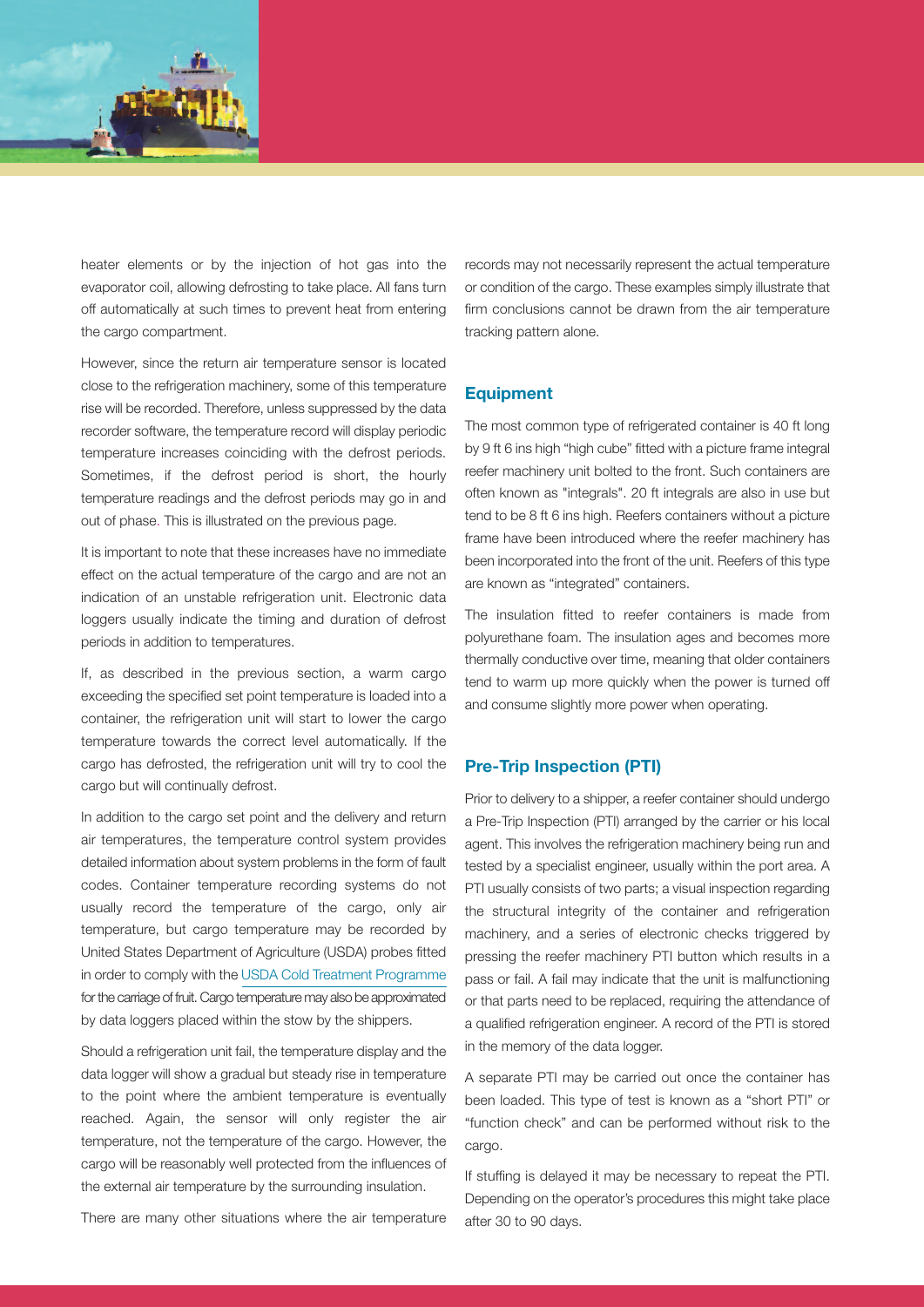

In some cases, generator sets capable of providing independent power may be used to facilitate the completion of "cold chain" operations from the premises of the shipper until the container has been loaded. Three types of generator sets are in use:

- Permanent fixed units
- Top clip-on units
- Under-slung clip-on units

Generator units should undergo similar checks before the containers to which they are attached are released from the depot. Their serial numbers should be recorded. The inspection also incorporates a fuel check to confirm that the generator has sufficient fuel for the journey. Before leaving the depot the temperature settings of the container should be verified and the correct temperature scale (°C/°F) selected, particularly in the case of digital displays.

Most refrigerated containers use an electronic logging device to record the temperature. In some cases an optional "start of journey" code (a "trip-start") may be keyed in.

Older refrigerated containers may be sometimes encountered which record temperatures on a circular card known as a Partlow chart. The chart is rotated by a clockwork mechanism and the temperature is marked on the chart by a stylus. It is essential that the clockwork mechanism is fully wound and that a new card is inserted from the outset, rotating it to a position where the stylus records the temperature against the correct time and date. The chart and the thermostat settings should also match the temperature scale specified by shippers. All relevant shipping details should be noted on the chart by the carrier's representative or agent.

Checks should also be carried out to ensure that ventilation and humidity controls are set to the levels specified. If data logger probes are being used in order to comply with the USDA Cold Treatment Programme, they should be inspected by the carrier's representative or agent before and after fitting and on completion of the PTI to confirm that they are suitably calibrated and are monitoring the set point temperature correctly.

If the cargo is to be carried under controlled atmosphere (CA) conditions, the gas controllers should be correctly set and

fresh air vents should be closed. Instructions should be issued regarding the steps to be taken in the event of gas control failure which may include opening the fresh air vents when switching off the CA system.

In tropical and sub-tropical regions it is preferable for containers to be stuffed in a temperature controlled environment such as a chilled warehouse. However, if stuffed in ambient conditions, the containers should not be pre-cooled beforehand except in exceptional circumstances as this may lead to the development of excessive condensation on the inner surfaces of the container.

Refrigeration machinery should always be switched off when the container doors are open to minimise the accumulation of moisture on the evaporator coil.

# **Container Shipment/On-Carriage**

If a reefer container is awaiting shipment or on-carriage, it should always be connected to a static power point or independent generator unit ashore so that the reefer machinery can continue to operate and provide temperature control.

The reefer unit should be checked by the carrier's representative or terminal operator at least 4 times every 24 hours and monitoring reports should be completed throughout. These should be handed to the agent just prior to the container being dispatched. Temperature settings and temperature records should always be cross-checked. Each time a reefer container is monitored, the entire unit should be checked externally.

During such an examination it is essential that all seals, including veterinary seals, are thoroughly inspected by pulling and twisting. Seal numbers should also be checked against the monitoring records. In the event of any irregularities, owners and/or agents should be informed immediately as remedial action may be required in order to mitigate a potential cargo loss.

### **Temperature Recording**

Container data loggers monitor the delivery and return air temperatures within a reefer unit, and the data is stored in an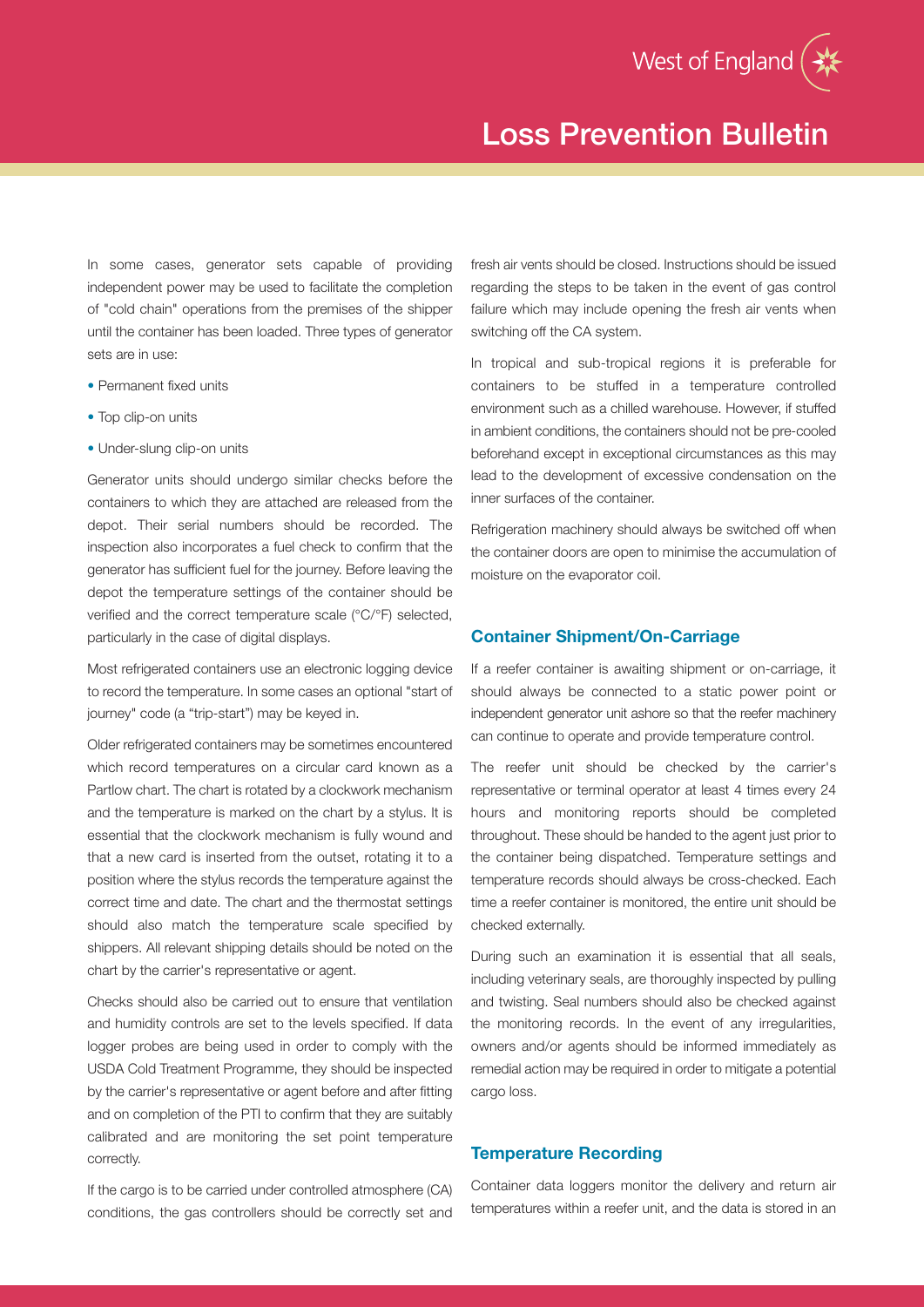

electronic memory. The memory also records PTI results and alarms, and serial data communication with both the controller and the power unit. The data may be downloaded directly to a computer from where the information may be printed out, saved or forwarded as an email attachment.

If the data logger is capable of recording "start of trip" information, such details should include the origin of the container and its destination. The date and time should also be checked for accuracy. The use of any portable recorders within the container should be noted on all cargo documents. Portable recorders may be disposable or returnable units using bimetallic strip sensors, or may be electronic memory recorders. The latter type may be equipped with cargo probes attached by leads, or may incorporate an internal sensor.

Portable recorders may be installed at a Container Freight Station (CFS) to accompany prepared shipments. In such cases it is vital that the portable recorder charts are completed correctly by the carrier's representative or agent. The location of the recorder should be noted on all documents together with the time and date of its activation. Although it is customary for portable recorders to be placed inside the top carton at the door end of the stow, a better location is close to the delivery air entering the container at the machinery end given that, for the most part, the carrier can only guarantee the temperature of the delivery air.

#### **Seals and security**

During CFS operations the carrier's seal should be attached immediately stuffing has been completed, recording the serial number on all shipping documents. In shipper-stuffed units it is not normally possible for the container to be sealed by the carrier or his representative until the container has been returned to the terminal for shipping out. On receipt, a seal should be applied to the container without delay and the details again noted on all documents.

If a veterinary seal is attached to a container, it is important that all details are noted and the seals checked for signs of interference on arrival at the terminal. Imports to the EU, USA and Japan will only be permitted if the veterinary seal is intact when the container is discharged, thus confirming that the cargo was not tampered with while in transit. At intermediate

ports the vessel or the local agents should reconfirm the security of all veterinary seals and such details should be noted on the accompanying documentation.

For cargoes classified and labelled as "Quick Frozen" there are special EU importation requirements which demand correct temperature maintenance from the point of production, prior to receipt by the carrier. In such cases the carrier should ensure that the accompanying documentation includes all previous temperature records.

#### **Commodities**

In general, refrigerated commodities may be divided into two distinct categories:

- Chilled
- Frozen

Many chilled cargoes (eg fruit) are regarded as a "live" cargo since they continue to respire post harvest and are susceptible to damage due to self-heating, premature ripening, desiccation (wilting and shrivelling) and other conditions. However, this is not the case with commodities such as chilled meat or cheese. The minimum set point temperature for fruit is usually no lower than -1.1°C (30°F). Conversely, frozen cargo is regarded as "inert" and is normally carried at or below -18°C (0°F). Since chilled and frozen goods are both perishable, care must be taken to ensure that the cargo is delivered in optimum condition. For chilled goods the ventilators are generally left in the open position apart from a limited number of exceptions (eg meat, chocolate, film, chemicals, dairy products, controlled atmosphere shipments). Some cargoes may require controlled humidity or high volumes of fresh air (eg flower bulbs). It should also be remembered that most refrigeration units are only capable of reducing humidity and this depends on the quantity of fresh air applied. Controlled atmosphere transportation involves the use of specialised containers capable of substituting the oxygen levels with nitrogen and carbon dioxide in order to extend the post harvest shelf life of the product. This method is suited to many soft and stone fruits but requires specialist knowledge to determine the most appropriate gas concentration levels.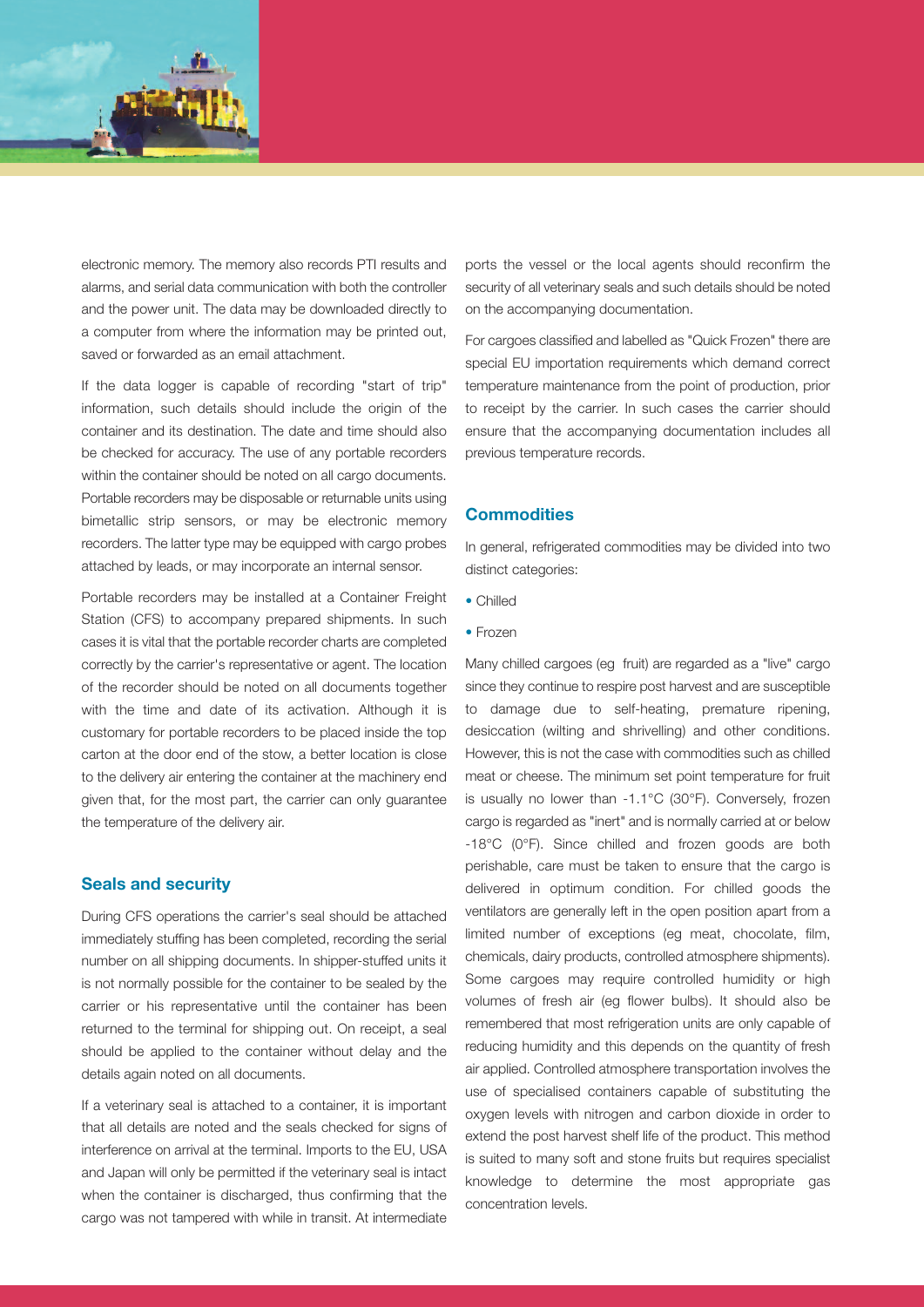



Adequate space must be left around the stow to allow free air circulation

### **Stowage**

Correct stowage within a container is extremely important to the carriage of reefer cargo. However, this is seldom under the control of the carrier who often receives a sealed container "said to contain" a specific cargo.

With frozen goods, the aim is to circulate cold air around the edges of the cargo to reduce the possibility of temperature variations at the boundaries (eg walls, floor and roof). With chilled live cargoes (eg fruit, vegetables) the air flow should be allowed to permeate up and through the cargo stow, removing product heat, carbon dioxide, ethylene (if present), moisture and other residual gases in the process.

Goods should never be loaded above the red line marked inside the container. This space should always be kept clear to allow air to flow uninterrupted towards the front intake. The ideal stowage pattern should permit free movement of delivery air whilst restraining any movement of the cargo. Adequate space should also be left around the stow to allow free air circulation.

Frozen products require a very simple stowage arrangement and should be loaded at the specified set point temperature. This can be achieved by a block stow. However, the cartons should not be packed together too tightly and there should be space between the cargo and the walls to allow heat passing

through the sides of the container to be removed by circulating air. This is particularly important if the internal plating of the container is smooth. When carrying frozen cargo, the fresh air ventilation ducts should always be closed.

The cargo stow should cover the entire floor area but should not project beyond the floor "T" bars in order to allow cooling of the door area and to facilitate an effective flow of return air. In larger containers the height of the stow should be uniform if the volume of the cargo is less than the remaining free space.

Since stowage within the container plays an important part in maintaining the quality and security of the cargo during transit, specialist advice should always be sought if any questions or doubts arise at the time of booking.

### **Cargo Inspections**

As far as practicable the pulp temperatures of chilled fruit and vegetables and the core temperatures of frozen goods should always be measured before stuffing. Fruit and vegetables should also be checked for pre-cooling damage such as mould, wilt, dehydration, shrivel, discolouration, soft spots, skin break and slip, bruising, chill damage and odour. Frozen cargoes should be checked for dehydration, desiccation, fluid migration, odour, black spot and colour changes, and for signs of any upward temperature deviation and subsequent